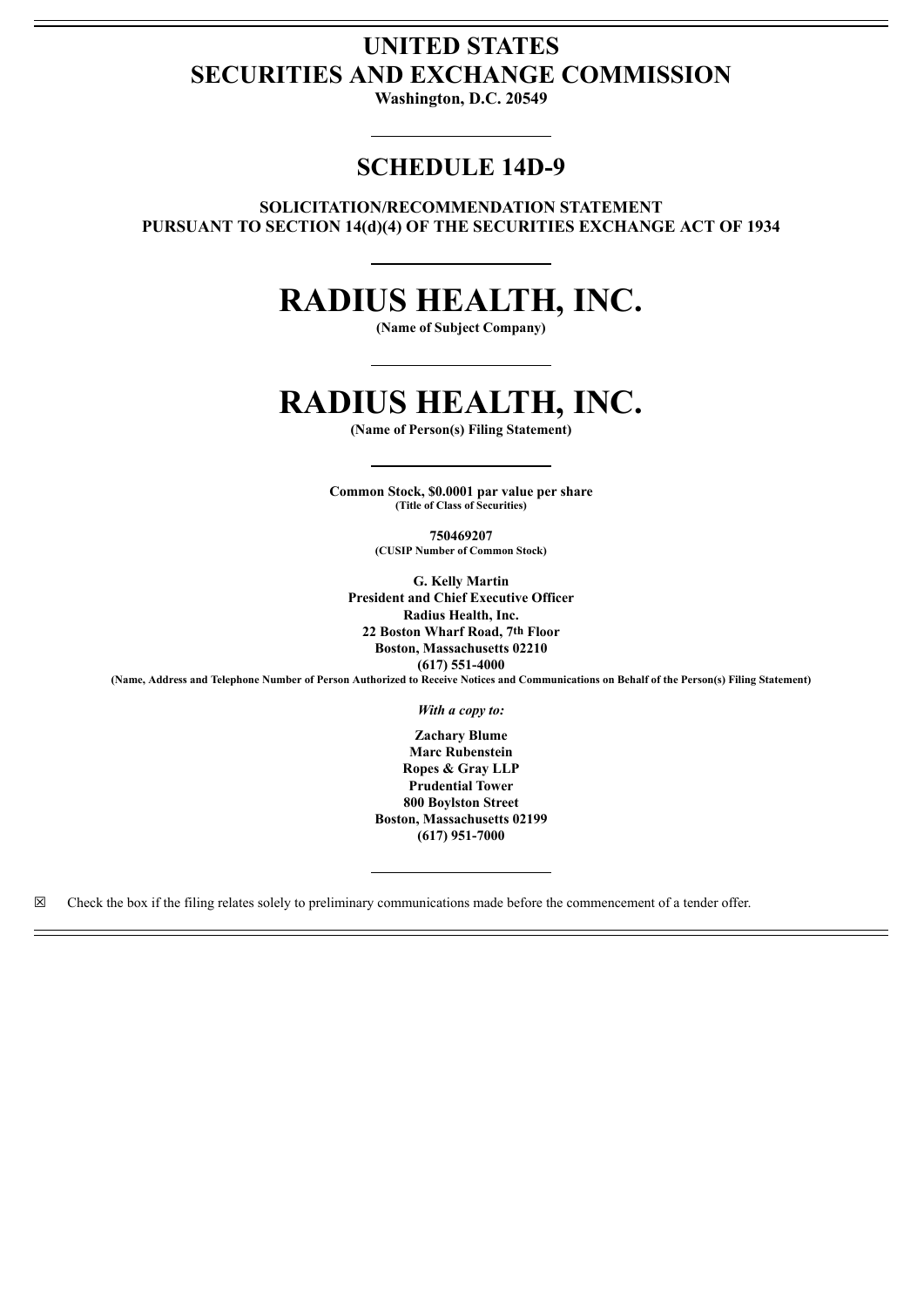This Schedule 14D-9C consists of the following documents related to the proposed acquisition of Radius Health, Inc., a Delaware corporation (the "Company"), pursuant to an Agreement and Plan of Merger, dated as of June 23, 2022, by and among the Company, Ginger Acquisition, Inc., a Delaware corporation ("Parent"), a subsidiary jointly owned by Gurnet Point Capital, LLC and Patient Square Capital and Ginger Merger Sub, Inc., a Delaware corporation and wholly owned subsidiary of Parent.

1. Press release, dated as of June 23, 2022 (incorporated by reference to Exhibit 99.1 of the Current Report on Form 8-K as filed by Radius Health, Inc. with the Securities and Exchange Commission ("SEC") on June 23, 2022 (File No. 001-35726)).

2. Investor call transcript, dated as of June 23, 2022.

Items #1-2 listed above were first used or made available on June 23, 2022. In addition, the information set forth under Items 1.01 and 9.01 of the Current Report on Form 8-K filed by the Company on June 23, 2022 (including all exhibits attached thereto) are incorporated herein by reference.

| <b>Exhibit</b><br><b>Number</b><br>$\sim$ $\sim$ $\sim$ $\sim$ | <b>Exhibit Description</b>                                                                                                                                                                                   |
|----------------------------------------------------------------|--------------------------------------------------------------------------------------------------------------------------------------------------------------------------------------------------------------|
| 99.1                                                           | Press Release, dated as of June 23, 2022 (incorporated by reference to Exhibit 99.1 of the Current Report on Form 8-K as filed by<br>Radius Health, Inc. with the SEC on June 23, 2022 (File No. 001-35726)) |

99.2 Investor Call [Transcript,](#page-2-0) dated as of June 23, 2022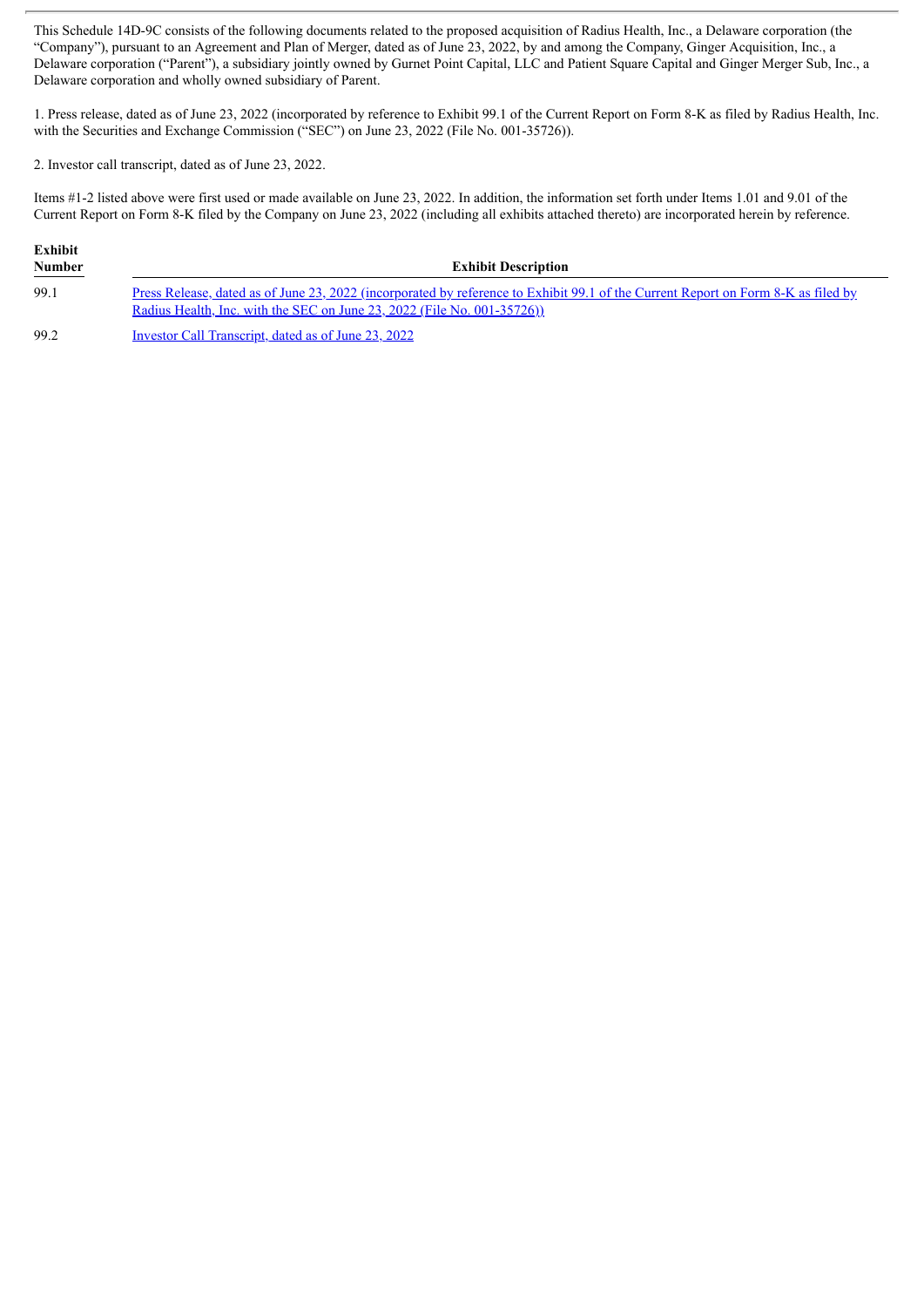#### **June 23, 2022**

#### <span id="page-2-0"></span>**Corporate Speakers:**

- Ethan Holdaway; Head of Investor Relations; Radius Health Inc
- Owen Hughes; Chairman of the Board; Radius Health Inc
- Kelly Martin; President, CEO; Radius Health Inc

#### **PRESENTATION**

Operator^ Good day, ladies and gentlemen. Thank you for standing by. And welcome to the Radius Health Inc. conference call. At this time, all participants on the listen-only mode. After the speakers presentation, there'll be a question and answer session.

To ask a question during the session, you will need to press the start then and the one key on your touchdown telephone. Please be advised today's conference may be record. I would not like to turn the conference over to your speaker host, Ethan Holdaway, Head of Investor Relations.

Ethan Holdaway<sup>^</sup> Hello, everyone. And thank you for joining us this morning. A press release in connection with the call can be found in the investor relations section of our website. Before we begin, I'd like to remind everyone of our safe harbor. And that this call will include forward-looking statements.

Our most recently filed 10-K and subsequent filings identify factors that could cause our actual results to differ materially from those indicated by the forward-looking statements. Any forward-looking statements represent our views as of today only. The tender offer, early offer for the outstanding shares, the shares of [common stock, car] value, \$0.001 per share. The company referenced in the press release and on this call has not yet commenced.

This call is for informational purposes only. And is neither an offer to purchase nor a solicitation of an offer to sell securities, nor is it a substitute for the tender offer materials that Ginger Acquisition Inc., a Delaware corporation, or the parent, and Ginger Merger Sub Inc., a Delaware corporation, and wholly owned subsidiary of parent or the purchaser will file with the Securities and Exchange Commission, or the SEC, upon commencement of the offer.

At the time the offer is commenced, parent and purchaser will file a tender offer statement on scheduled TO, and thereafter, the company will file a solicitation or recommendation statement on schedule 14D-9 with the SEC with respect to the offer.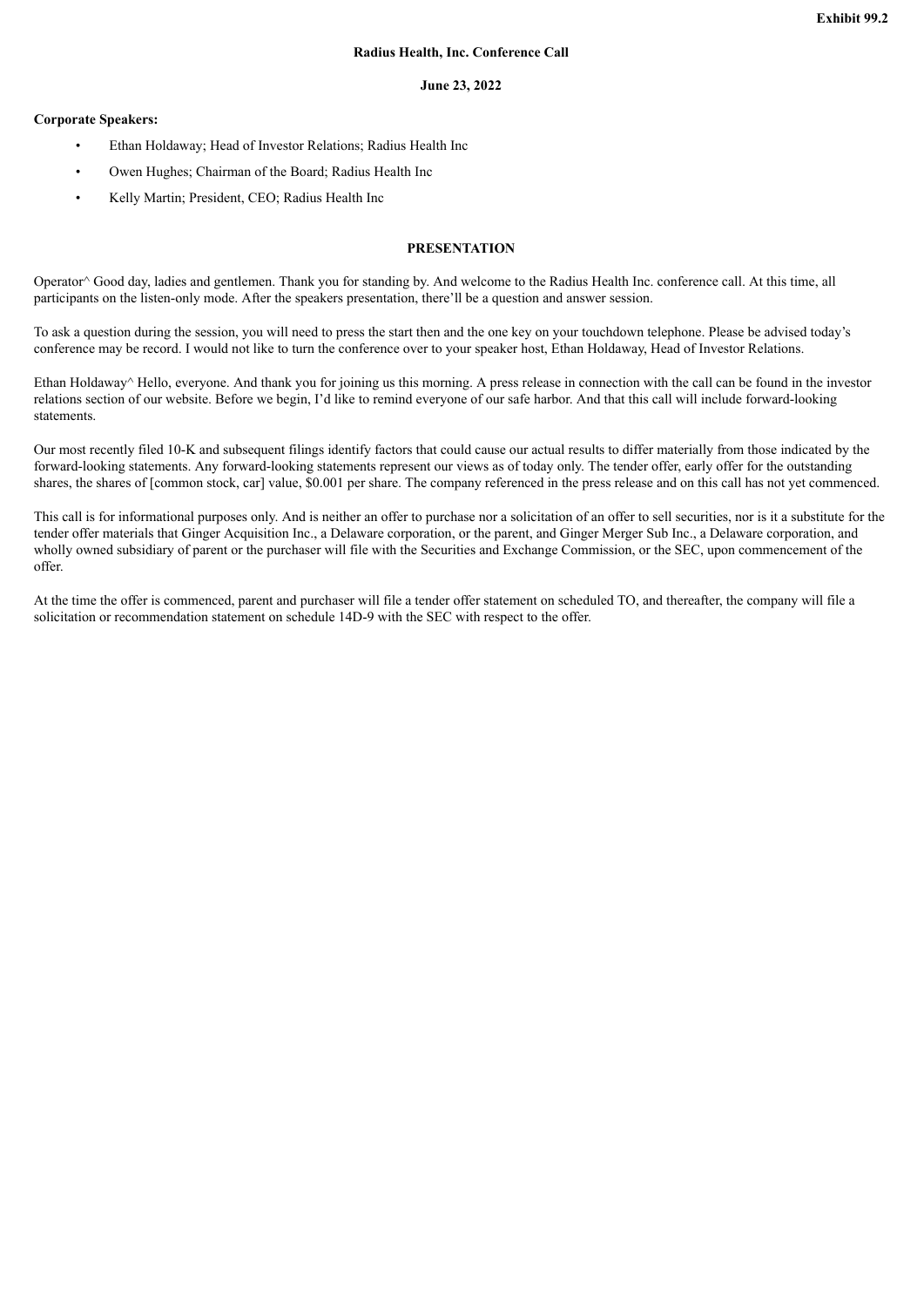The tender offer materials including an offer to purchase a related letter of transmittal and certain other tender offered documents. And the solicitation recommendation statement on schedule 14D-9 will contain important information.

The company's stockholders are urged to read these documents carefully when they become available as each may be amended or supplemented from time to time. Because they will contain important information that holders of the company securities should consider before making any decision regarding tendering their securities.

Holders of shares can obtain these documents when their filed and become available free of charge from the SEC's website at www.sec.gov, or on the company's website at www. radiuspharm.com. Join with me on the call is Owen Hughes, Chairman of the Board, and Kelly Martin, President and CEO who will provide an overview of the announced transaction. I would now like to turn it over to Owen.

Owen Hughes<sup> $\wedge$ </sup> Thank you, Ethan. Good morning, everyone. And we appreciate you dialing in. We're pleased to be here today to announce the transaction. And more importantly, why we believe this is a positive outcome for our shareholders and stakeholders. With respect today's call with Kelly Martin, CEO, myself will provide some background of the transaction.

We will, however, not be taking questions this morning as we have been advised to wait until the merger documents have been filed and the details of the lengthy process have been made public before we engage in the specifics. Once that has transpired, we'll be pleased to engage with all shareholders and all analysts directly.

So this morning, we announced an agreement to be acquired by Gurnet Point Capital, a private investment firm focused on the healthcare and life sciences sectors, as well as Patient Square Capital, a leading dedicated healthcare investment firm. This transaction has been unanimously approved by the Radius board.

With respect to details, potential per share value totals \$11 per share, including \$10 cash paid at closing, and a potential \$1 CVR payable upon TYMLOS' net sales reaching 300 million during any 12-month period prior to December 31st, 2025. The total transaction value is equivalent to \$890 million. Importantly, this transaction is a culmination of a thorough and rigorous strategic review that was conducted over nine months by the board and management with the assistance of external advisors, and included each of the assets that are currently in the Radius portfolio.

This review included outreach to and interactions with multiple strategic parties and a number of financial sponsors on all parts of our business. We are confident that this transaction delivers immediate value and liquidity to Radius shareholders in the context of a volatile market and specifically a volatile biotech market, and provides a clearest path forward for Radius.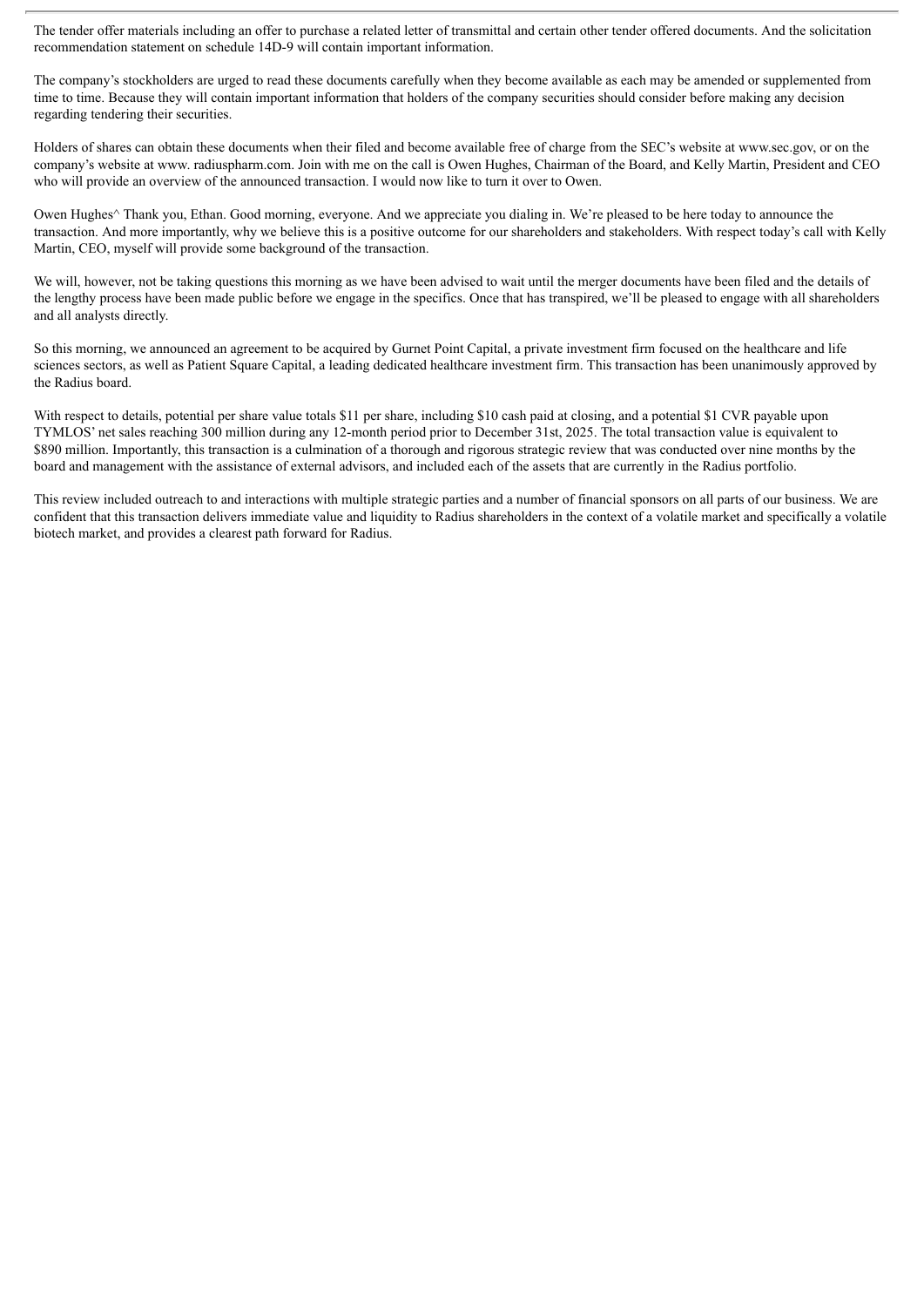The cash upfront payment at closing represents a premium of 45% over the 30-day VWAP of Radius's common stock and inclusive of the CDR, the premium would reach 59%. This transaction is expected to close in the third quarter of 2022.

The teams of both Gurnet Point and patient square consists of highly experienced industry executives that work closely with its portfolio companies with an active approach to drive operational transformation and outsides returns. We look forward to working closely with the GPC and PSE team members, and moving Radius forward for our patients. And with that, allow me to turn it over to Kelly, our CEO. Kelly?

Kelly Martin^ Thank you, Owen. And I'll just have a few brief comments that compliment or supplement Owen's very clear outline. Number one, and just to repeat, this outcome is the combination of at least nine months worth of review by both the board, the management, and outside advisors.

And to emphasize in particular, Owen's statement that the review and assessment included all of the assets of which we have three main assets as many people know. Abaloparatide both from the U.S. perspective and a non-U.S. perspective, Elacestrant, and last but certainly not least is RAD011. We had significant discussions which will be evident as Owen said when the merger documents are made public.

Second point I'd like to highlight. As mentioned in the press release, we have approximately 250 employees at Radius. That group of employees works tirelessly on the fundamentals of the company, controlling what we can control and moving the business forward.

And I can certainly say that over the last two years, the amount of effort, energy, commitment, to this company, and improvement across the board on the fundamentals has been significant. And one that myself personally and the board are incredibly grateful for and very proud of.

Thirdly, and as Owen also mentioned, the market in our space is challenging and has been challenging from an equity point of view.

Certainly in 2022, the headwinds are — have been significant in macro point of view. And again, we all live and work in the environment that we work in. And while that wasn't a direct view of things, it certainly is something that we and the board were aware of.

So with that, with particular emphasis on the rigor of the process, and the breadth and depth of the process, and the sharing of that information from a merger documentation point of view, and specifically the effort of the employees, which has been very significant over the last couple of years on improving all aspects of the business, we thank you for your time this morning. We look forward to sharing the merger document information. And with that, Owen, and I'll turn it back to you.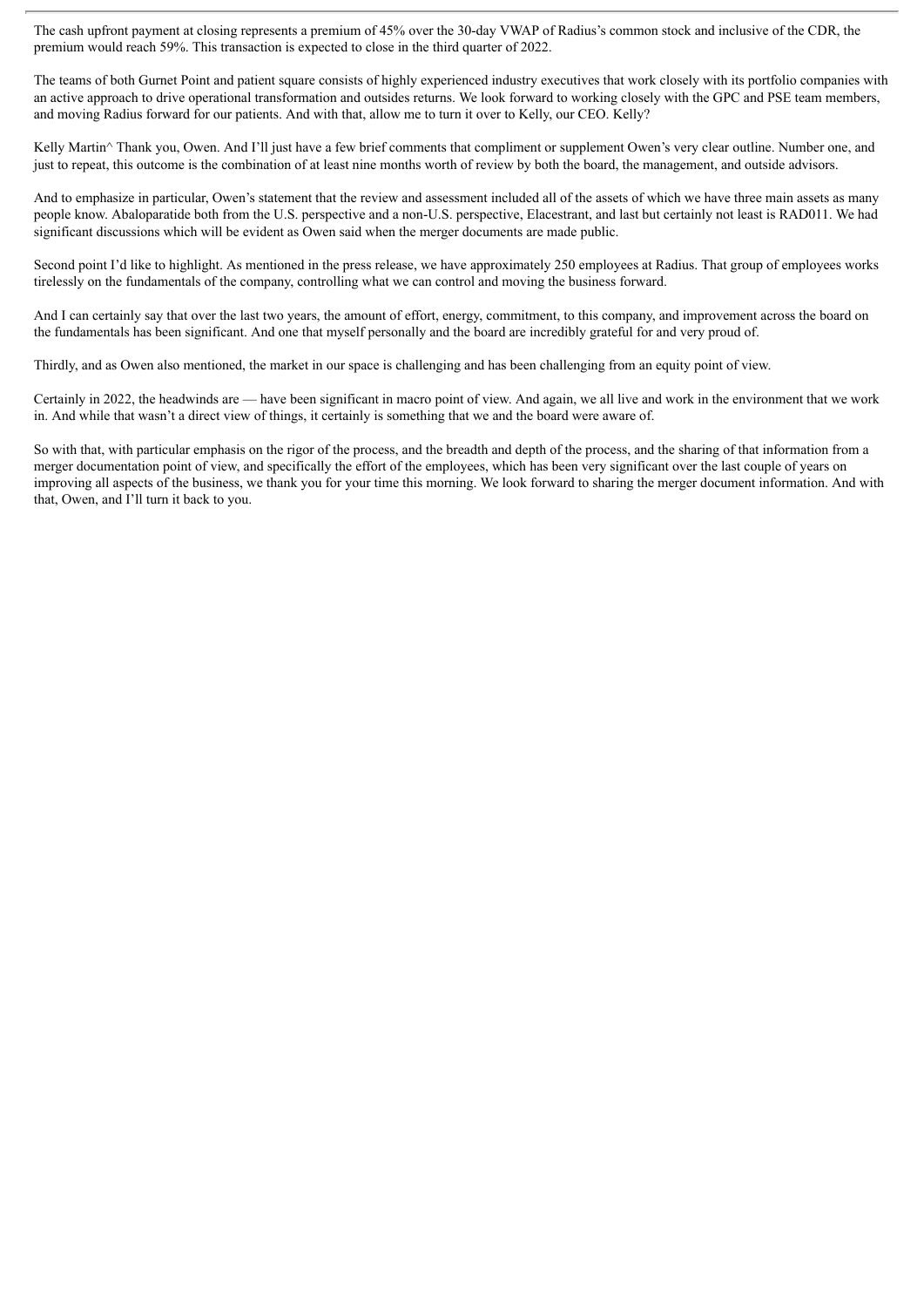Owen Hughes<sup> $\wedge$ </sup> Thank you, Kelly. We hope that this is a positive outcome for our shareholders. We believe it is. We look forward to speaking with each of our shareholders over the coming weeks, as these documents are made forth. And with that, I will turn it back over to the operator and conclude the call. Thank you.

Operator^ Thank you. Ladies and gentlemen, that ends (inaudible) conference for today. Thank you for your participation. You may now disconnect.

#### **Forward-Looking Statements**

This communication contains forward-looking statements, including the ability of the parties to complete the transactions contemplated by the merger agreement, including the parties' ability to satisfy the conditions to the consummation of the offer contemplated thereby and the other conditions set forth in the merger agreement, statements about the expected timetable for completing the transaction and statements about potential benefits of the transaction for the Company. These statements are neither promises nor guarantees, and are subject to known and unknown risks, uncertainties and other important factors that may cause our actual results, performance or achievements to be materially different from any future results, performance or achievements expressed or implied by the forward-looking statements, including, but not limited to, the following: uncertainties as to the timing of the offer and the subsequent merger; uncertainties as to how many of the Company's shares will be tendered in the tender offer; the possibility that various conditions to the consummation of the offer and the merger may not be satisfied or waived; the effects of disruption from the transactions contemplated by the merger agreement and the impact of the announcement and pendency of the transactions on the Company's business; the risk that stockholder litigation in connection with the offer or the merger may result in significant costs of defense, indemnification and liability; the risks related to non-achievement of the CVR milestone and that holders of the CVRs will not receive payments in respect of the CVRs; the adverse impact the ongoing COVID-19 pandemic is having and is expected to continue to have on the Company's business, financial condition and results of operations, including the Company's commercial operations and sales, clinical trials, preclinical studies, and employees; quarterly fluctuation in our financial results; the Company's dependence on the success of TYMLOS, and the Company's inability to ensure that TYMLOS will obtain regulatory approval outside the U.S. or be successfully commercialized in any market in which it is approved; risks related to manufacturing, supply and distribution; and the risk of litigation or other challenges regarding the Company's intellectual property rights. These and other important risks and uncertainties discussed in the Company's filings with the SEC, including under the caption "Risk Factors" in the Company's Annual Report on Form 10-K for the year ending December 31, 2021, and subsequent filings with the Securities and Exchange Commission ("SEC"), could cause actual results to differ materially from those indicated by the forward-looking statements made in this communication. Forward-looking statements speak only as of the date they are made. Readers are cautioned not to put undue reliance on forward-looking statements, and the Company assumes no obligation to, and does not intend to, update or revise these forward-looking statements, whether as a result of new information, future events, or otherwise, unless required by law. The Company does not give any assurance that it will achieve its expectations.